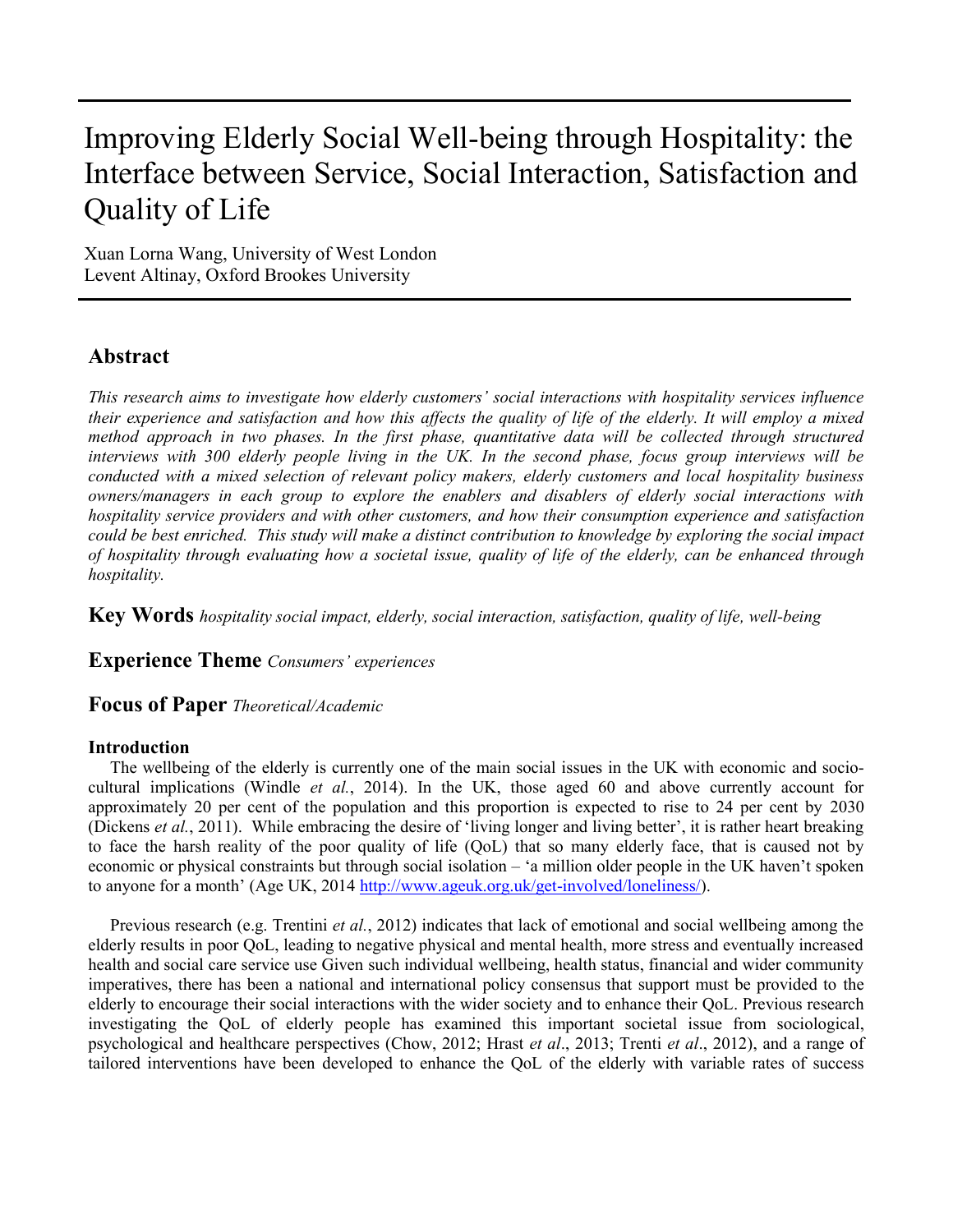(Masi *et al.,* 2011). However, how these societal issues can be tackled through the contribution of hospitality services that offer social space and experiential-oriented consumption opportunity is not yet known. More importantly, how the social-related QoL of the elderly could be enhanced through regular social interactions provided by local small hospitality businesses and with other customers is largely unknown: thus the need for this research.We argue that the elderly's social wellbeing could be enhanced in their familiar environment through the social interaction platform provided by local hospitality businesses such as restaurants, cafes and pubs, etc, that could offer a prolonged feeling of better QoL.

The hospitality industry is frequently being criticised for its dark side such as promoting unhealthy eating, facilitating binge drinking and contributing to social problems. However, the role of local hospitality businesses in addressing social concerns is yet to be investigated. This study therefore intends to provide insights into the impacts of commercial hospitality organisations on community and social wellbeing. It will also offer an alternative perspective to sociology, psychology and healthcare researchers to better understand how to facilitate the social interactions of the elderly through hospitality services by improving their satisfaction and experience in the consumption process, and thus enhance their QoL. Similarly the relationship between the social interaction and the experience and satisfaction constructs has been studied by marketing and consumer behaviour researchers fairly extensively but without taking into consideration how these constructs could lead to social outcomes. The aim of this research is to investigate how elderly customers' social interactions with hospitality services influence their experience and satisfaction, which could positively affect the' quality of life of the elderly.

An investigation into how social interactions influence experience and satisfaction and consequently impact upon the QoL of the elderly will also create a broader socio-economic perspective for marketing scholars in their understanding of social interaction/experience/satisfaction constructs. We argue that elderly's well-being could be enhanced in their daily environment through regular interaction with local hospitality businesses such as restaurants, cafes and pubs etc. and could offer a prolonged feeling of better QoL.

This project is grounded in four key constructs - social interaction, experience, customer satisfaction and quality of life - and seeks to respond to the following research questions:

- a) Do social interactions with hospitality service providers affect the consumption experience and satisfaction of elderly customers and impact on their QoL?
- b) How can small hospitality businesses facilitate the social interactions of the elderly, and enrich their experience and satisfaction, leading to QoL enhancement?

#### **Research design**

This study will adopt a mixed method approach and collect both quantitative and qualitative data. In the first phase of the project, quantitative data will be collected through structured interviews with 300 people aged 65+ years living at home in London, Edinburgh, Aberdeen, Devon, and Oxford; areas ranked among the ten highest areas on the loneliness index [\(http://news.bbc.co.uk/1/hi/uk/7755659.stm\)](http://news.bbc.co.uk/1/hi/uk/7755659.stm). The sampling frame of the study will be drawn from the electoral registers of the councils in these cities. A stratified random sampling technique will be used to select the sample of respondents based on a sample of postal codes. They will then be sent a formal, handwritten letter of invitation, explaining the research and asking whether they would be willing to contribute to the study. In the case of a low response rate, access to the elderly will be facilitated through community centres.

The study will adopt the seven items developed by Westbrook and Oliver (1991) and Oliver (1997). The emotion-based measure (four items) will be adapted from Westbrook and Oliver (1991), whereas the second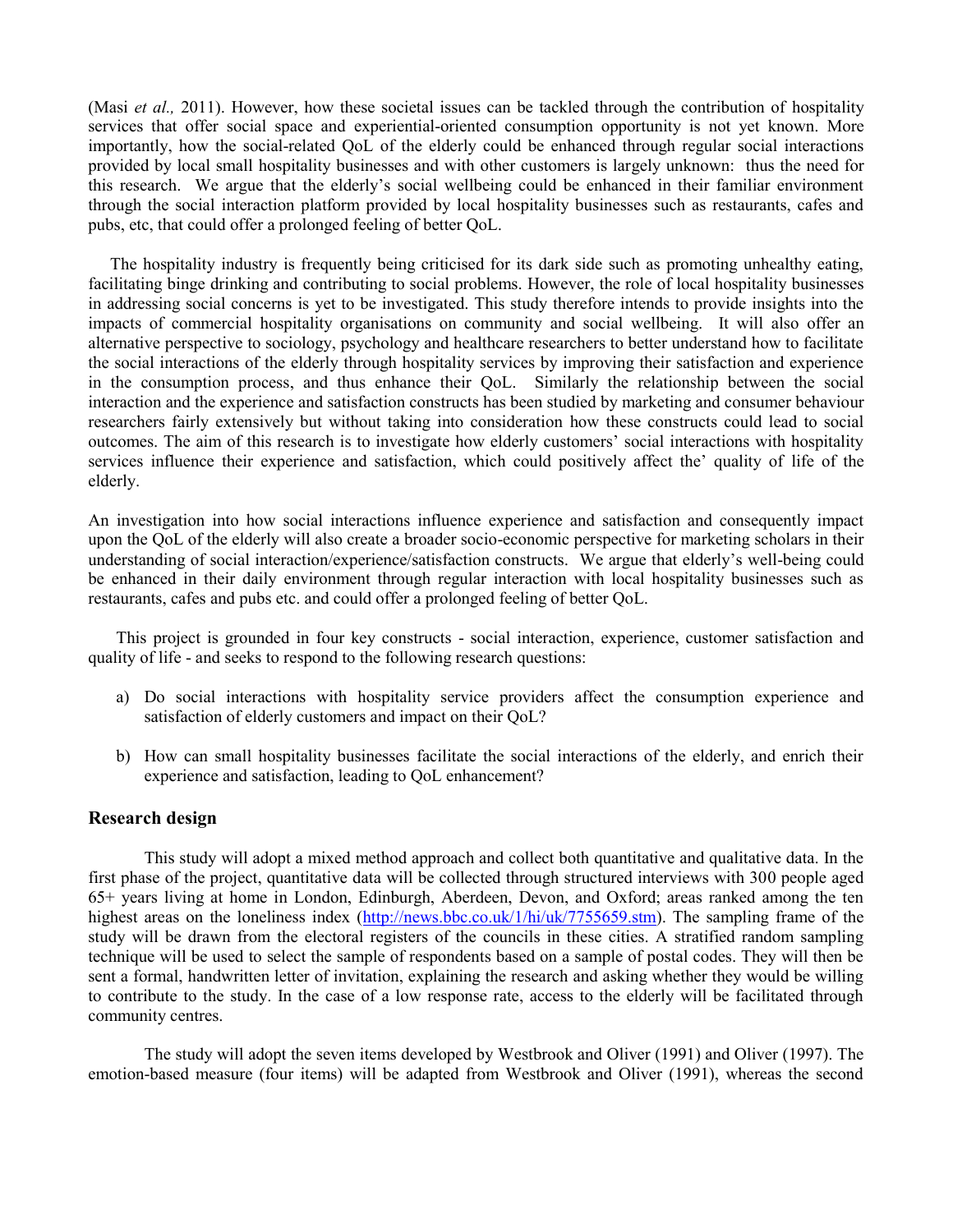'evaluative' set of satisfaction measures (three items) will be adopted from Oliver (1997) for satisfaction measures. The customer experience measure will be borrowed from Schmitt (1999) and also from Srivastava and Kaul (2014). The social interaction items and scale will be borrowed from Brady and Cronin Jr. (2001). In order to measure elderly QoL (subjective well-being), six observed indicators will be adopted from previous gerontology and tourism literature (Kim *et al*., 2015; Sirgy, 2002). Factor analysis and multiple regression analysis will be performed using SPSS to first identify different dimensions of social interactions, experience and satisfaction, and QoL and then to assess the significance of the relationship between these constructs. The results derived from these analyses will inform the second phase of the research process – focus group interviews. Ten focus group interviews are planned for the second phase of the study that will take place in a number of areas of the UK to explore the enablers and disablers of social interactions of the elderly with hospitality service providers and with other customers. The interview findings will also help practitioners and other groups to gain a better understanding of how best consumption experience and satisfaction of elderly customers could be enriched in order to enhance their QoL. A mixed selection of relevant policy makers, elderly customers and local café, pub and restaurant owners/managers in each group interview is also expected to yield insightful data from multiple participants who represent different interest groups as well as allow us to compare and contrast the views held by each participating group. The findings that emerge from this phase of the study will be analysed by using qualitative data analysis software Nvivo.

## **Conclusion and implications**

This study will demonstrate the missing linkage between customer experience, satisfaction and QoL. It will offer recommendations to small hospitality owners on how they could play an influential role in enhancing elderly customers' QoL through improving their consumption experience and satisfaction achieved by facilitating positive social interaction. In addition, it will provide a range of practical recommendations for elderly support organisations and local government to assist the development of good practices.

# *References*

Brady, M.K. and CroninJr.,J.J. (2001). Some new thoughts on conceptualizing perceived service quality: a hierarchical approach. *Journal of Marketing*, Vol. 65, p34–49.

Chow, H. (2012). Health Care Service Needs and Correlates of Quality of Life: A Case Study of Elderly Chinese Immigrants in Canada. *Social Indicators Research.* Vol. 106 Issue 2, p347-358.

Dickens, A. P. et al. (2011). An Evaluation of the effectiveness of a community mentoring service for socially isolated older people: a controlled trial, *BMC Public Health*, Vol. 11, p218.

Hrast, M. F., Mrak, A. K., Rakar, T. (2013). Social Exclusion of elderly in Central and Eastern Europe. *International Journal of Social Economics*. Vol. 40 Issue 11, p971-989.

Kim, H., Woo, E. and Uysal, M. (2015). Tourism Experience and quality of life among elderly tourists, *Tourism Management,* Vol. 46, p465-476.

Masi, C. M., Chen, H. Y., Hawkley, L. C., and Cacioppo, J. T. (2011). A meta-analysis of interventions to reduce loneliness. *Personality and Social Psychology Review*, Vol. 15 No. 3, p219–266.

Oliver, R.L. (1997). Satisfaction: A Behavioral Perspective on the Consumer. McGraw- Hill, Boston. Schmitt, B. (1999).Experiential marketing. *Journal of Marketing Management*, 15(1–3), p 53–67.